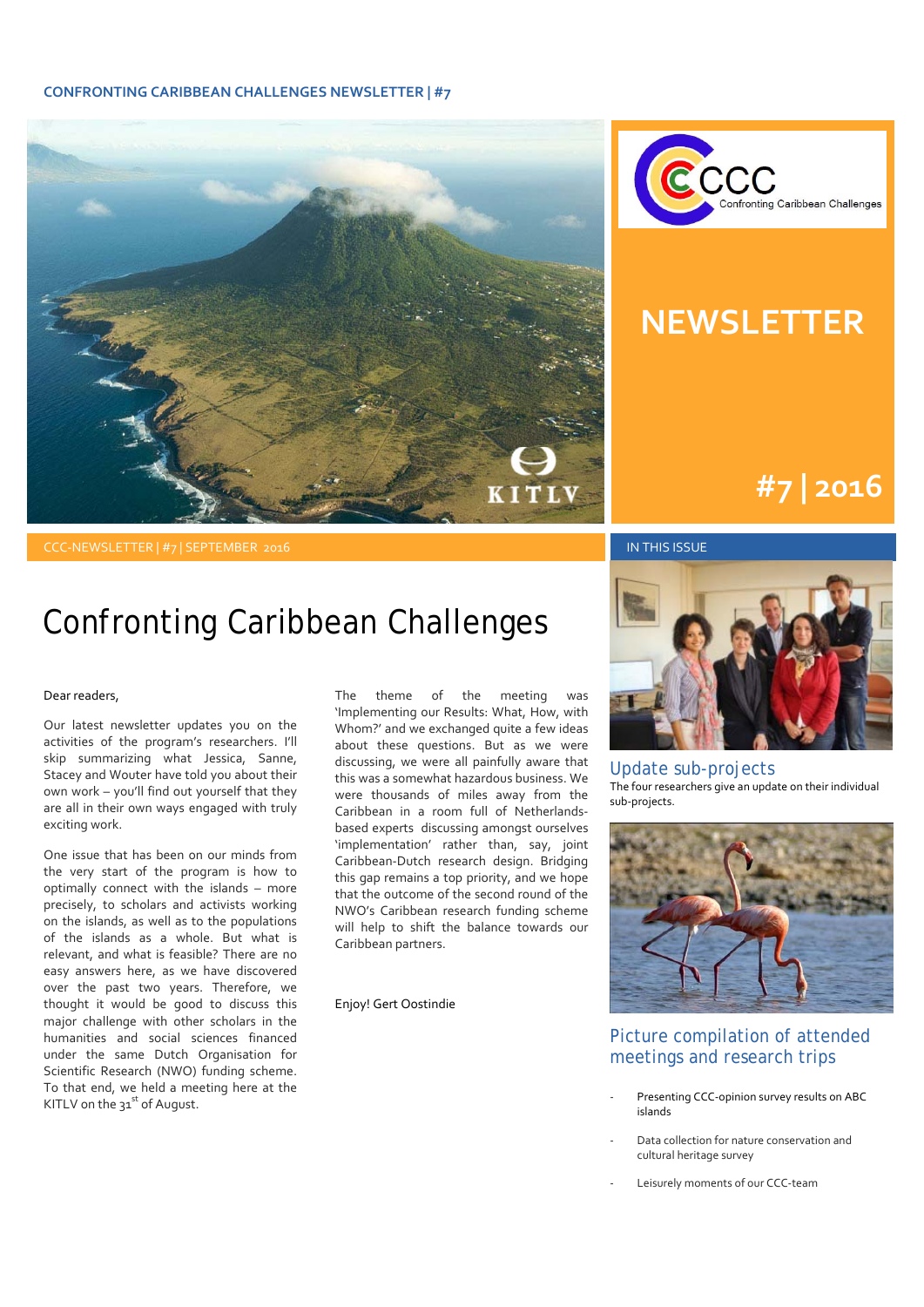## Update project: Jessica Vance Roitman



*Jessica researches the social history of the Dutch Leeward (confusingly known as 'Bovenwinden' in Dutch) islands of St. Maarten, St. Eustatius, and Saba in the*  $19^{th}$  *and*  $20^{th}$ *centuries. Her focusis on the intersection of migration, governance, and the formation of identities on these islands. The project will also tie into larger discussions about (intra) Caribbean migrations, hybridity, and the disjuncture between sovereignty and identities.*

I just finished writing an article for a special issue of *Atlantic Studies* on free people of color in the Atlantic. I was honored to be asked to write the part about the Dutch Antilles. As many of you know, the Dutch islands are, if not completely ignored, at least given rather cursory treatment in works on the Caribbean. The English, French, and Spanish islands tend to dominate historical studies. It's been heartening to see how much interest there is in the Dutch Antilles in wider scholarly circles, and how eager editors are to include something on the Dutch territories.

Writing the article was a challenge, though. Of course, there have been some wonderful studies on free blacks on Curaçao, and I included the excellent works of Wim Klooster, Han Jordaan, Gert Oostindie, and Linda Rupert in my own article. But, as usual, there was next to nothing written about Saba, St. Eustatius, and St. Maarten. Of course, that was and is my challenge as an historian – to find new stories among the scattered bits of evidence left to us and try to find some way to understand how free blacks, who comprised almost half the free population on St. Maarten in 1842, lived and were perceived. This article is only a beginning. My curiosity has been piqued, and I hope to keep writing about this understudied group.

I've also been working with Wouter on an article combining political science and history to understand the place of the *Bovenwindse* islands regionally. In keeping with our interdisciplinary approach, and the aims of our CCC project as a whole, we hope to have it published in a journal focused on social and cultural geography.

on eager earlies are to date on academic jargon (and I envy you all for that!), this means, These are very typical academic sorts of publication, and that's what we're supposed to do as scholars. However, a key component of CCC, as well as of the overall NWO Caribbean funding scheme, is to 'valorize' our research. For those of you all who are not that up‐to‐ basically, making our research valuable or useful to a larger public. We hosted the second annual meeting of the projects that were funded by the NWO Caribbean research grants here at KITLV, and one of our main points of discussion was how we could translate, sometimes literally, always figuratively, our work to the general public, particularly on the islands. We had a fruitful and open conversation with our fellow researchers at other Dutch institutions, in various disciplines, and shared experiences, advice, and perspectives. Of course, what was missing, quite obviously, were representatives from the islands themselves . . .something that we hope will be remedied in the next round of funding for the Caribbean grants.

> Speaking of which, both Gert and I are eagerly awaiting the results for our respective grant proposals, as are our Antillean partners. We expect to hear something in December or January. Fingers crossed!

This summer, I concluded the final stage of fieldwork for the qualitative part of my project. On beautiful Bonaire, I conducted 18 interviews with a variety of local experts, among whom the Governor, two Commissioners, members of the Island Council, and leaders of non‐governmental organizations. In addition, I had meetings with representatives of the Dutch government working at the Rijksdienst Caribisch Nederland (RCN) on the island. It was great to learn more about the dynamics and intricacies of Bonairean politics, which also allowed me to observe some fascinating differences and similarities with the other two public entities – Saba and St. Eustatius – in which I have conducted field research before. I would like to thank all the interview respondents on Bonaire for their openness and willingness to share their knowledge and political experiences with me. During the fieldwork, an opinion piece in which I outline my views on Bonairean politics and the relationship with the Netherlands was published in **Trouw**. After processing all the interview data, in the coming months I hope to conduct a comparative analysis between all three islands of the Caribbean Netherlands, highlighting their vastly dissimilar political environments.

### Update Project: Wouter Veenendaal

In addition to the qualitative fieldwork on Bonaire, in the same period I also gave presentations of the results of our opinion survey on all three of the ABC islands: Curaçao on 23 June, Aruba on 24 June, and Bonaire on 7 July. These presentations generated plenty of media attention, resulting in a number of additional interviews on radio and television channels on the islands. Due to the upcoming legislative elections, I noticed an especially large amount of interest in research about local politics and the enduring constitutional relationship with the Netherlands on Curaçao. Now that survey presentations have been held on all the islands as well as in the Netherlands, in the coming period I primarily aim to write about the survey results in academic publications.

In terms of research output, at the end of June my article about the survival of the trans-Atlantic Kingdom appeared online. This article, which is published in *Acta Politica*, discusses how the unique political structure of the Kingdom – constituting a hybrid between a federal and a unitary state – has contributed to its survival, even in the face of growing disillusionment and resentment on both sides of the Atlantic Ocean.

Just after the conclusion of my field research, at the start of my summer break, I received the news that I have been awarded an NWO Veni grant for a new research project. While this is of course very good news for me personally, it also means that I will leave the CCC project by the end of this year. My new research project focuses on sovereign small states, as a result of which I will also finish my research activities in the Dutch Caribbean. Nevertheless, I will of course remain personally involved with the progress of our magnificent CCC-research team, and certainly will continue to write and publish about the islands!



*Wouter's research focuses on the impact of the new municipal status of the smallest Dutch Caribbean islands on the opinions and behavior of local citizens, civil servants, and politicians. The project also draws comparisons with the larger Dutch Caribbean islands and other non‐sovereign island jurisdictionsin the Caribbean and elsewhere.*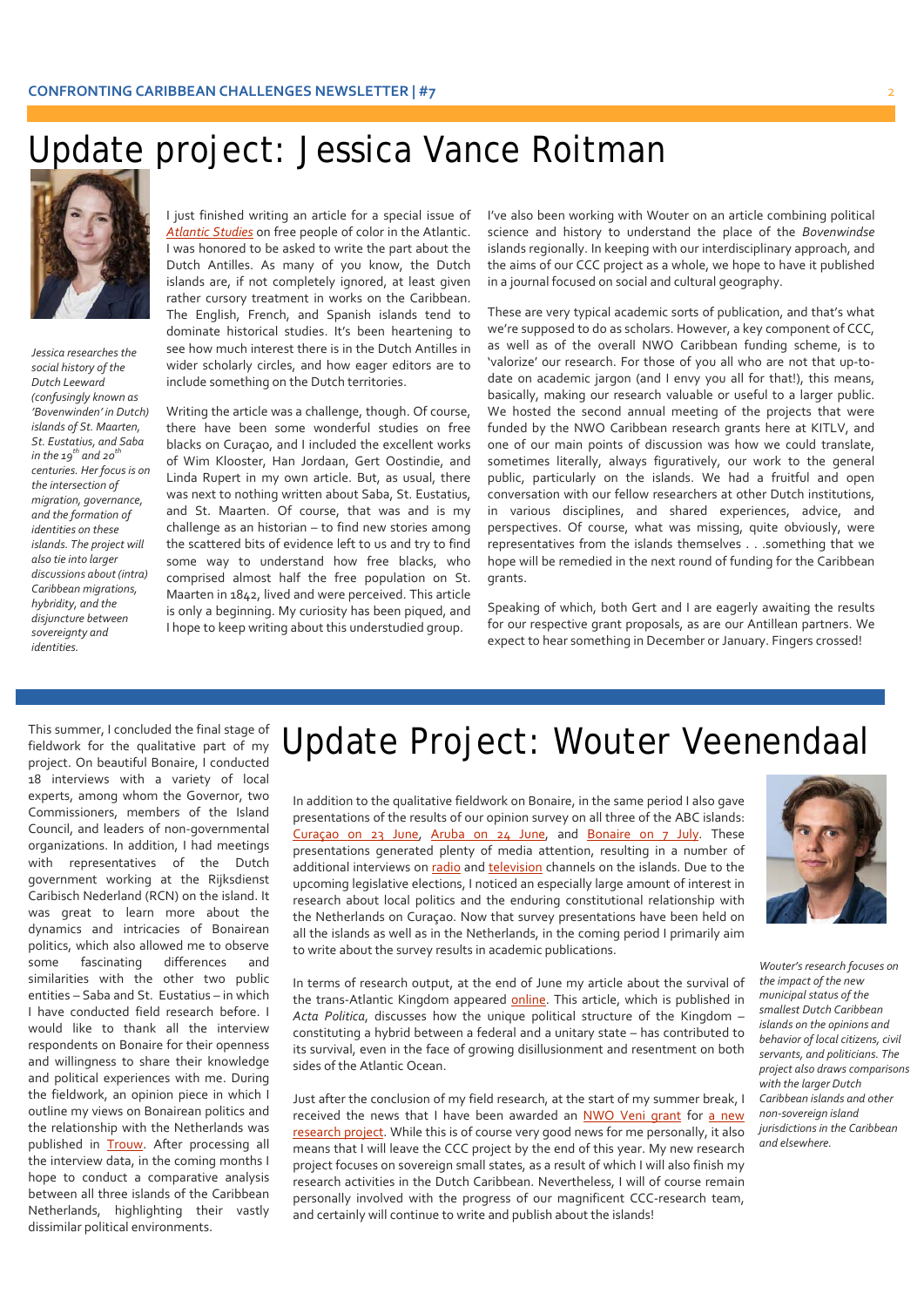### Update project: Stacey Mac Donald



 *the dynamics of locals and conservation of nature and Stacey isinterested in uncovering behavioral differences between/ within the BES‐islands when it comes to nature conservation and cultural heritage. She will use identity principlesto explain immigrants who are active in cultural heritage on the BES islands.*

The past months have been busy, but also quiet compared to In the coming months I will spend most of my time on my months on the three islands. After the hectic, but fruitful, months of fieldwork I've spent my time back at the office in Leiden collecting, organizing, and analyzing my data. I launched the online survey and, despite many technical difficulties, a decent number of people participated. To ensure a large number of respondents, I used several distribution techniques. First, I made use of the network I built on the islands during my fieldwork. I also made a short promotional video with a call for participants for my survey, which I distributed via social media. Lastly, I used the built-in distribution application of the survey‐software, with which I sent direct emails to everyone who met the research criteria and from whom I acquired an email address. I also wrote a blog about some 'best practices' to get people to fill out an online survey. Because the survey was quite long, I also included a reward for filling out the survey: five participants have been randomly selected and won a prize of 50 US dollars. In total, about 70 individuals completed the online survey. While more is always better, especially with survey research, I cannot say that I am dissatisfied with the level of participation. A very big thank you to all who took part!

I also spent time on writing up parts of my methodology chapter for my dissertation and in working on short articles in which I share my preliminary research findings. These have been published in the Bonaire Reporter and the newsletter of the DCNA, **BioNews**. I am currently writing up the report of my findings from the pretest study, with which I collected the necessary data to develop the final survey.

analyzing and writing up my research findings. I will not only analyze the data collected with the online survey, but also transcribe and analyze the semi‐structured interviews I held on the islands during my field work. For these interviews, I am developing a coding system, to systematically analyze and compare the information obtained during these interviews. In addition to the information collected on the islands, I will also conduct more interviews with Dutch civil servants and NGOs who are involved with the protection of nature and cultural heritage on the BES islands.

This mixed method design, and the use of information collected on the islands as well as in The Netherlands, allows me to give me a comprehensive answer to my research questions: to get a better understanding of who does what and why concerning the protection of the natural environment and cultural heritage on the BES islands.

Being back in the Netherlands, and with the opening of the new academic year, means that I will continue following courses to develop my research skills. Another exciting update is that I'm planning to present my research during several (special) occasions, but more on this and my research findings in the next newsletter!

# Update Project: Sanne Rotmeijer

It's already the end of September, and the new academic year is in full swing. This means that weekly research meetings and seminars have started again, and courses are about to begin. In my case, the LeidenGlobal Lecture Series: 'Discipline and Place in the Social Sciences and the Humanities' is the first course I will attend this year. It is focused on stimulating 'transregional and transdisciplinary dialogue, in line with international developments in scholarship.' This course will help me to reflect on and position my research amid other disciplines and regions in the world.

Both self‐reflection and positioning yourself as a researcher were also important themes during our regular Caribbean Research seminar, where researchers involved in the NWO Caribbean Research call come together to share research experiences and findings. This year's seminar 'Implementing our Results: What, How, with Whom?' took place at the end of August at the KITLV. We spent an afternoon sharing valuable insights on 'valorization' and ways of giving back, creating knowledge, and cooperating with partners in the Caribbean.

I continue standing with one foot in Curaçao and St. Maarten, and one here in the Netherlands, particularly at the moment. After the government crises in both Curaçao and St. Maarten last year, the islands are now totally wrapped up in the elections this month. In my last blog on the KITLV website, I shared my perspective on these elections in relation to identity construction, belonging, and what Brexit and nationalist discourses on Curaçao and St. Maarten may have in common. With the elections coming closer, tensions on the islands have risen, and journalists have their hands full covering current strikes and the differing political standpoints.

While I could easily follow the recent political developments in Curaçao and St. Maarten all day, I need to work on the material I collected during my fieldwork, including in‐depth interviews, field notes and news articles. Going through all these documents makes me even more aware not only of the very inspiring stories journalists have shared with me, but also of the patterns within, and connections between, these stories, my observations, and the news articles I collected. Indeed, with transcribing interviews the analysis has begun. In the upcoming months, I will continue selecting and preparing material for further and more detailed analysis.



Sanne's research *focuses on how traditional and new 'Dutch' Caribbean media reflect and shape discourses of (trans)national identitiesin the context of non‐ sovereignty, migration and small‐scale politics.*